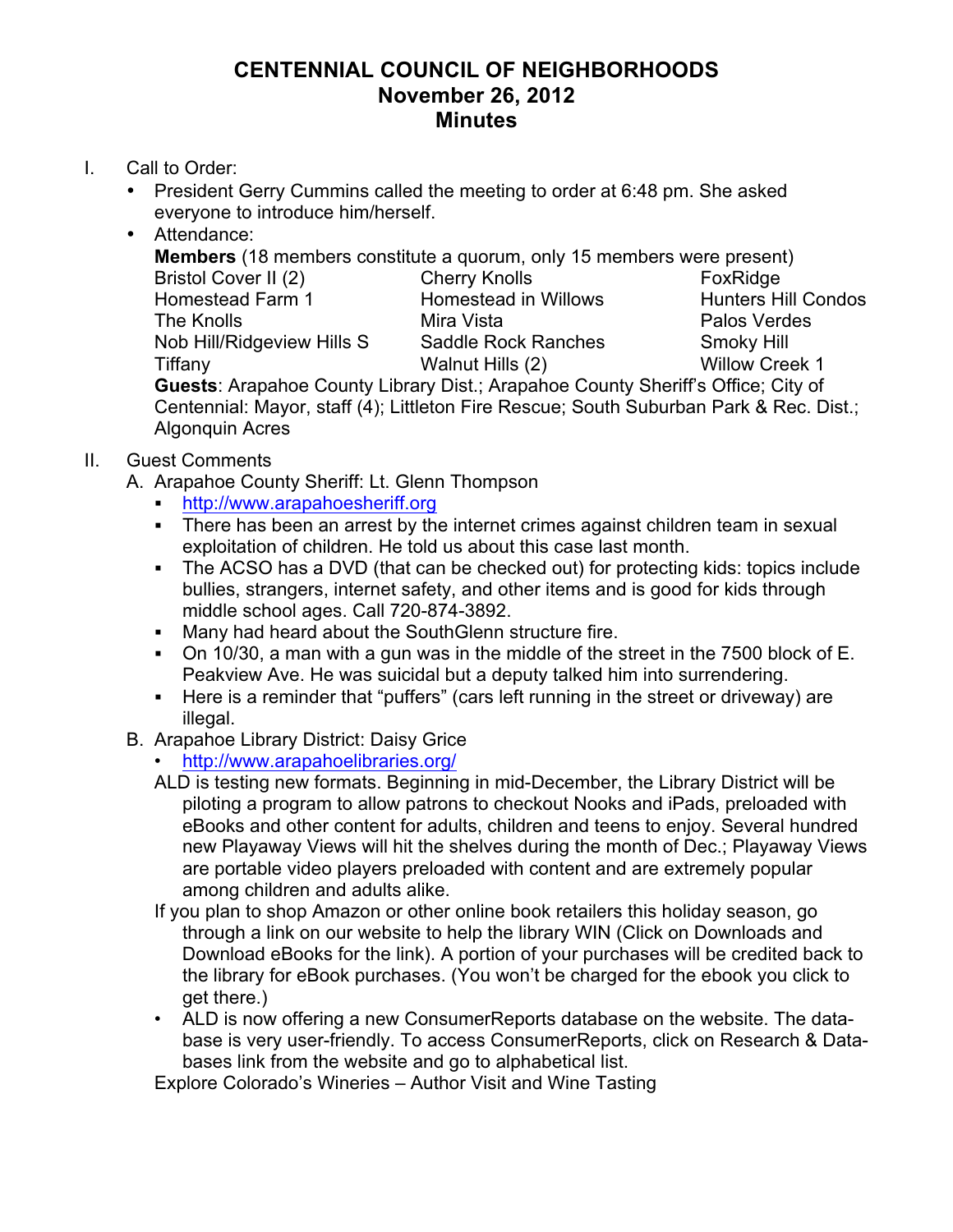Learn about Colorado's expanding wine industry with expert Paula Mitchell, author of Exploring Colorado Wineries. Discover wineries past and present. Discuss the how-tos of tasting wine and pairing it with food. Then, sample red and white wines. For adults only.

- Smoky Hill Library Mon., Dec. 3, 7-8 pm
- Koelbel Library Mon., Dec. 17, 7-8 pm
- C. Arapahoe Park & Rec District: DeLos Searle was not present

## • http://www.aprd.org

- D. Fire Districts: Jim Hofstra, Littleton Fire Marshall
	- http://www.cfpd.org, http://www.littletongov.org/fire, http://www.southmetro.org
	- The Littleton and Englewood shared services study in final stage. It will be presented to a joint City Council meeting on 12/10.
	- On 11/8: The was a SouthGlenn fire in the store in back of Whole Foods. Whole Foods sustained some damage, but is back up and running.
	- In South Metro area a candle was left unattended and let to a structure fire. 13 new firefighters graduate on 12/20.
	- The new Cherry Hills joint city and fire building will be ready in Jan.
	- Our Metcom Dispatch Center has received an national award for joint services.
	- Hofstra had no Cunningham information but Whelan (on the Cunningham Board of Directors) filled us in. Cunningham has just passed their budget. Station 3, by Eaglecrest HS, will be closing any day now for its renovations.
- E. South Suburban Park & Rec District: Teresa Cope
	- http://www.SSPR.org
	- SSPRD is having its annual 10% off pass sale until end of year at all rec. centers.
	- *How the Grinch Stole Christmas* Holiday Escape event: 12/9, 1-4 pm, at Family Sports Center, for children 6-12. It will include movie, ice skating, laser tag, etc.
	- Skate with Santa at SSPR Ice Arena, 12/21, 7-7:45 pm; 12/22, 2:15-3 pm. For info call 303-798-7881. Same on 12/12/22, 1-1:45, and 12/23, 3:15-4 at Family Sports Center. For info call 303-708-9500.
	- Free holiday ice shows at SSPR Arena on 12/21, 6 pm and 12/22, 3:15 pm.
	- A New Year's Eve extravaganza for ages 8-14, 7p 1a, at the Family Sports Ctr.: PG movie, sparkling cider, dinner. Contact Michelle Collette, 303-708-9500 x217 or michellec@sspr.org.
	- January blood screenings are coming. By the Univ. of CO Med. Ctr., 7-9:30am at:
		- o Lone Tree Rec. Ctr., 1/15
		- o Goodson, 1/16
		- o Buck, 1/17
		- o Family Sports Ctr., 1/18
		- o No appointment necessary, fast 12 hours, \$40.
	- Doerr: Did the budget include a community garden? Cope: I'll check on that.
	- Cummins: How big is the budget? Cope: It's around \$50M.
- F. Centennial Open Space Advisory Board, Mark Gotto: absent
- G. City of Centennial
	- www.centennialcolorado.com
	- Laura Hoeppner, Community & Government Affairs liaison
		- o The Debrucing Ballot measure passed.
		- o The City won the Starburst award for a project enhancing the community's environment with our Civic Center Park.
		- o On 2/20/13, the !-25 Corridor Subarea Plan will unveil a draft plan. You can go to www.plancentennial.com to register to receive emails.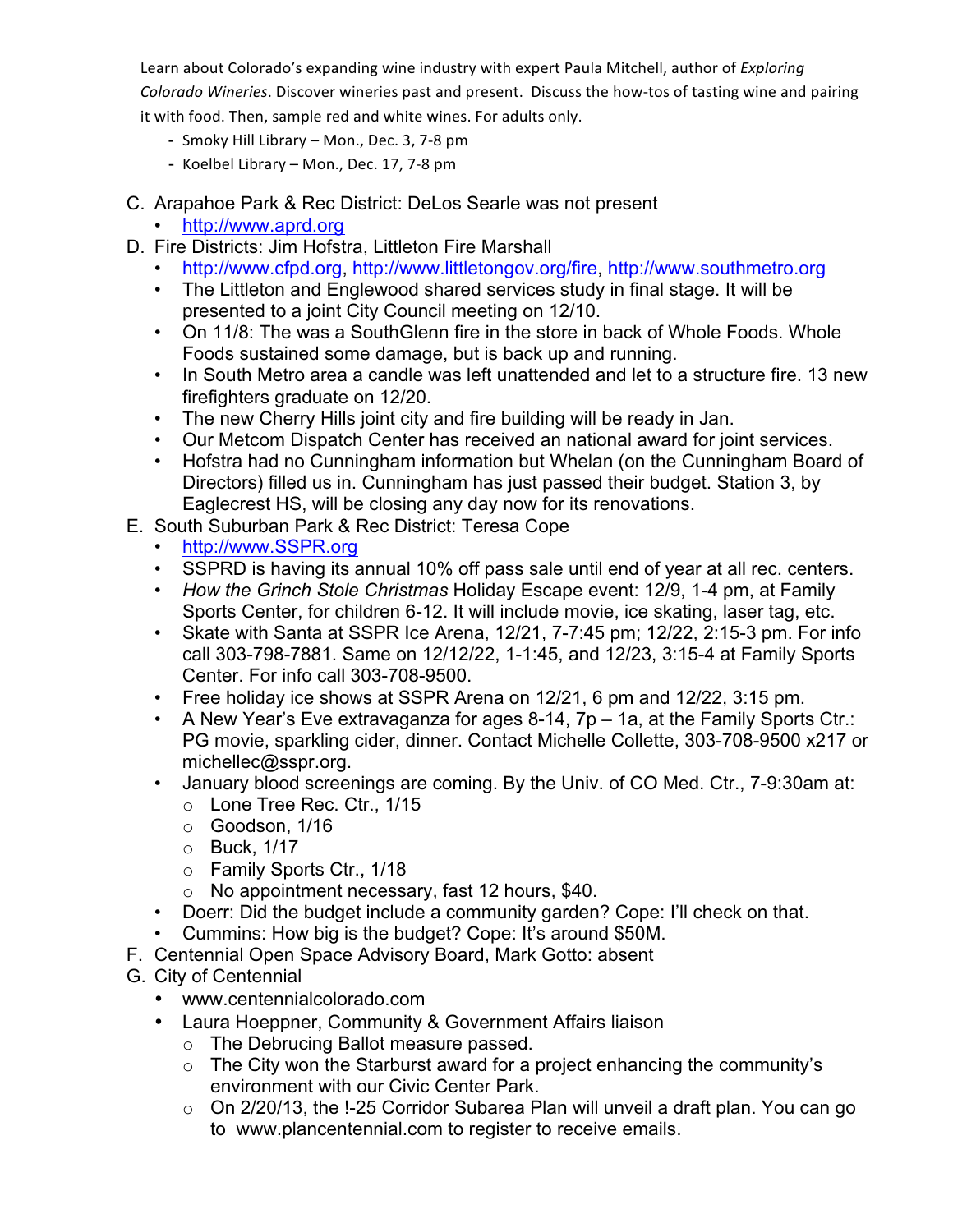- $\circ$  A reminder that on 12/28 the City will hold Light the Lights to light a tree in the Park. The tree is a permanent tree that was planted and can be used every year.
- o Doerr: What's going on with Lone Tree & County Line Rd.? (see Noon's comment)
- Cathy Noon, Mayor
	- o Centennial & Lone Tree now have an IGA for maintenance of County Line. There was a long discussion of ownership of the traffic signals (which have been maintained by Cent.). They agreed that the middle of the road is the divider between Arapahoe County and Douglas County (Park Meadows) so the signals are now timed fairly for both shopping areas. Lone Tree will be improving the traffic signals to mast arms. (County Line Rd. does not run exactly on the county line.)
	- $\circ$  The C470 Coalition is in the middle of gathering more info. There will be more coming from them in Jan.
	- o At the Lighting program several school choirs will be singing: Dry Creek, Creekside, Peabody, Newton, Homestead, and Peakview, The event is sponsored by Chase Bank, Tony's, Safeway, they're all donating food for the event.
	- o Hollander: Denver water contacted people about lead in the water. Does the City have anything to do with this? Noon: The City not involved. Each special district does its own thing and that's Denver Water. Each individual house, not the system, is what is concerned, it depends on when the house was built.
	- o Cummins: Is there more info about the water main break at Dry Creek & Adams. Noon deferred to Mike Connor and Monty Sedlak. Connor/Sedlak: a temporary fix was done to go around the break and they will be back in the spring for a more complete repair.
	- o Corri Spiegel, Economic Development manager, had a baby boy a few weeks early.
- III. Centennial Census Data, Andy Firestine, Principal Planner
	- Firestine reported that he's now officially a Centennial resident now in Smoky Hill.
	- The City's 2010 Census population is 100,377 people and part of that is thanks to the residents of the County jail. They get counted as residents when they're in there.
	- The number of seats in the House of Representatives has been the same since 1911, the Census reapportions those seats.
	- The formal population number relates to federal monies into the urban areas (for Centennial, especially, over 100K people.)
	- Income was first recorded in 1940.
	- There is an Annual American Community Survey of a percentage of population to find info. between censuses. (censi?)
	- Firestine is developing a profile for each City Council Districts. It should be completed in next 2 months and will be available to the public.
	- Data now tracked includes: socio-economic, housing, school enrollment, veterans, educational attainment, moving, renter vs. owner occupied, rent/mortgage as percent of household income and more.
	- We proceeded to look at several graphs of Centennial and the City seems to be missing the 20-49 demographic. Our area was compared to the Denver, state, US and it was very obvious. Also the City is not very diverse.
	- On Jan. 14, there will be a combined Planning & Zoning Comm., Senior Comm. and City Council meeting on aging. Attend or listen in on the website to hear the information.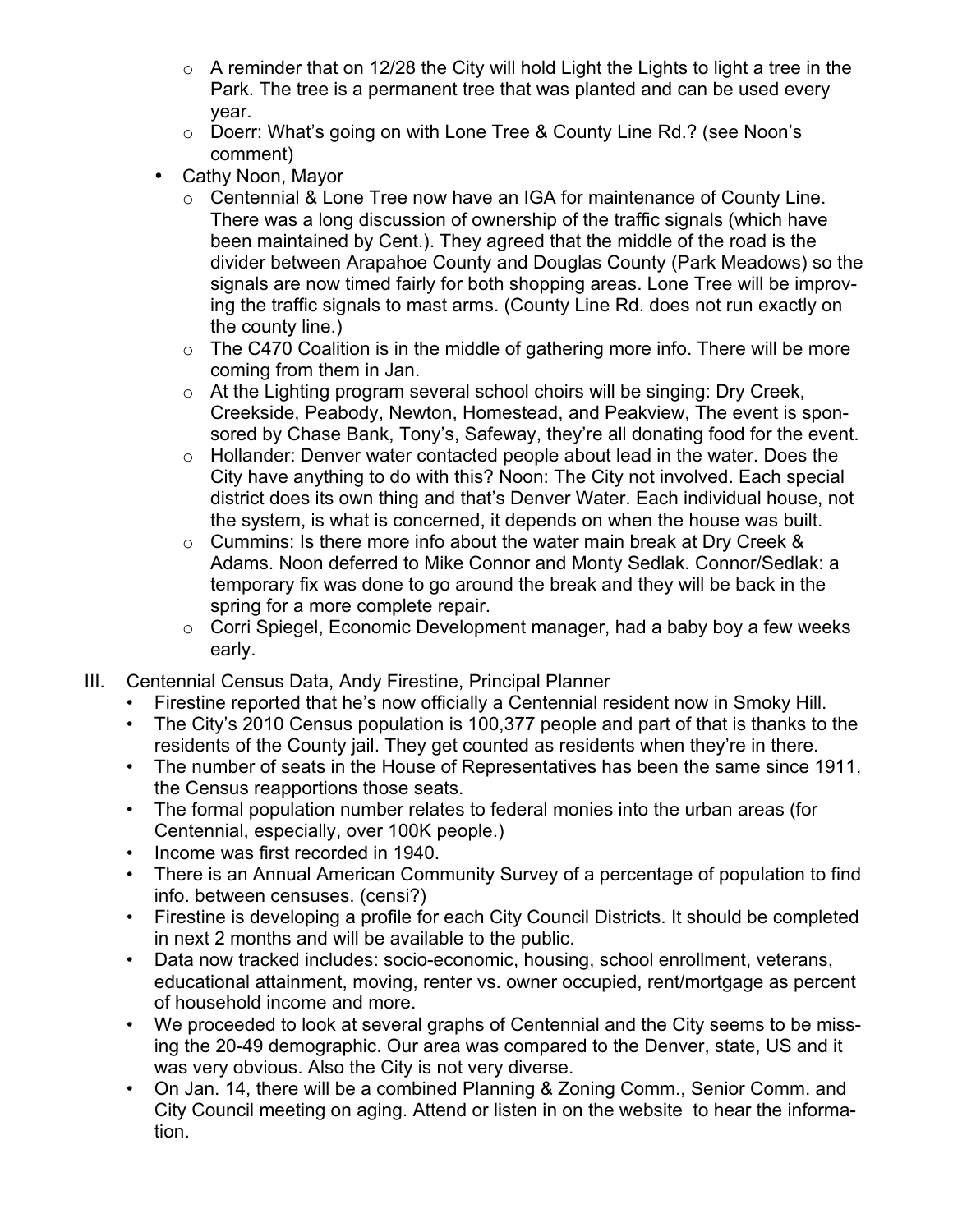- Gregg: What are we doing to address the young part of the population? Noon: Centennial advocates for the services we need (e.g., RTD bus service).
- Bain: I filled out a Community Survey, isn't Centennial relatively affluent? Firestine: Relatively, yes.
- IV. We took a moment here to give our annual donation to the Arapahoe Library District, to thank you for the use of this room. We gave a card and check for \$750 to Daisy Grice.
- V. Snowplowing in Centennial, Mike Connor, Deputy Public Works Dir. and Monty Sedlak, Operations Manager
	- The City and CH2MHill has received an international award from the International Assoc. of Transportation Engineers for our new and innovative snow plow plan: route optimization. Monty Sedlak did a presentation on how Centennial's system works and what it took to get there. The Dec. 5 City Council Study Session (6 pm) will discuss the upcoming Public Works contract with CH2MHill.
	- Doerr: Do the same trucks plow & put down de-icer? Sedlak: Ye, they do.
	- Middleton: There is more efficiency, but they're not plowing more streets? Sedlak: Right, but that might change. Monday's Study Session meeting is on snow plowing/ Public Works
	- Bain: Do you consider school bus routes? Connor: No, we can't, they change constantly. Our routes are on the website and we ask the school districts to consider that in planning their routes.
- VI. CenCON Business
	- A. President's report, Gerry Cummins:
		- We had two motions on hold from our last meeting. The Bylaws stipulate that, in the event of a lack of quorum, the same motion can be readdressed in the next meeting, needing only  $\frac{1}{2}$  of the required quorum.
			- o The minutes from Sept. were passed unanimously.
			- o The motion to approve the \$750 donation to the ALD passed unanimously.
		- A motion was made by Don Doerr to approve the minutes of the 22 Oct. meeting. There being no quorum again, it's tabled for Jan.
		- There is no December meeting. (24 Dec.)
	- B. Secretary, Andrea Suhaka: no report
	- C. Treasurer's report, C.J. Whelan
		- Whelan distributed some Finance Reports to those in attendance.
		- There has been no change from last month except for the \$750 to the ALD.
		- He tried to compare end of year 2012 to 2011: we seem to be down about \$200 from last year, but he only became Treasurer partway through the year.

| $\star$ | Previous Checking Account Balance (from Oct) \$992.74 |            |
|---------|-------------------------------------------------------|------------|
|         | Deposits: <none></none>                               | \$0.       |
|         | Expenses:                                             |            |
|         | Andrea Suhaka - 2012Q2 & Q3 Admin expense (1215)      | (\$150.00) |
|         | Arapahoe Library Dist., 2012 donation (1216)          | (\$750.00) |
|         | x Current Balance<br>*******                          | \$92.74    |
| $\star$ | Previous Savings Account Balance (from Oct)           | \$2,418.80 |
|         | Income: <none></none>                                 | \$0.       |
|         | x Current Balance                                     | \$2,418.80 |

Note: The two above accounts are located at First National Bank, 7777 E. Arapahoe Rd